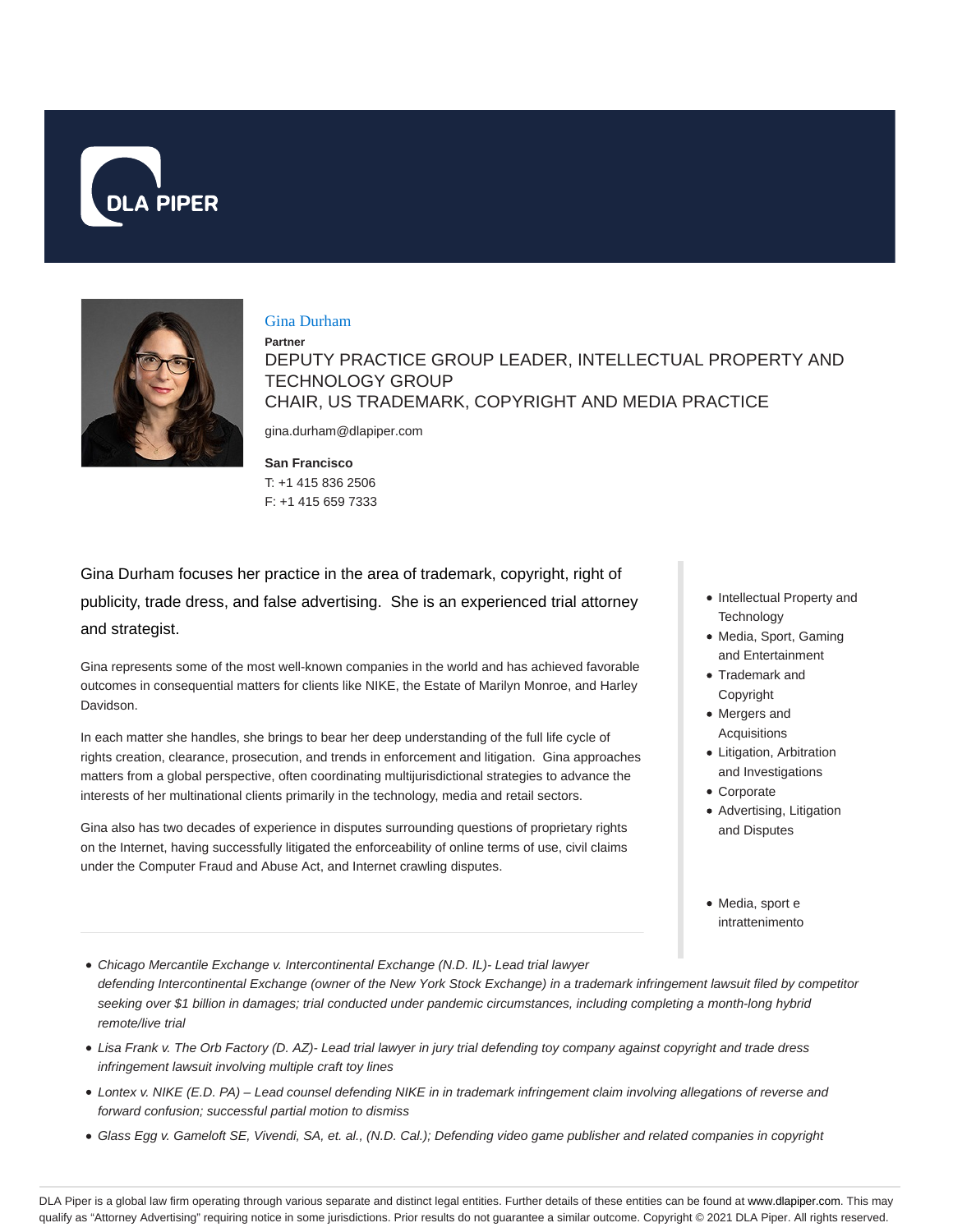infringement dispute involving Ashphalt 8 games

- A.V.E.L.A. v. The Estate of Marilyn Monroe, LLC, (S.D.N.Y.); Lead counsel for The Estate in Lanham Act dispute regarding use of Marilyn Monroe brand and image
- Simoniz v. Dollar Shave Club, (D. Conn.); Represented Dollar Shave Club, Inc. in a pretrial victory attained with a successful motion to dismiss on standing issues in trademark infringement case
- · Sofia Vergara v. Venus Concept, (Los Angeles Superior Court); Defended beauty company in widely publicized right of publicity lawsuit
- Craig R. Bell d/b/a Destinee Eploriums v. Harley-Davidson Motor Company et. al., (S.D. Cal.): Represented Harley-Davidson in a successful summary judgment motion to dispose of trademark infringement claims based on fair use defense
- Nike, Inc. v. Nikepal International, Inc., (E.D. Cal.): Successfully represented Nike in a trial for claims of trademark infringement and dilution. The case involved the famous NIKE mark and a rare appeal of a Trademark Office opposition to a district court and claims involving injunctive relief
- Protect-A-Car Wash Sys v. Car Wash Partners (D. MD.); Represented defendant, the largest national car wash chain, in trademark and unfair competition claims relating to MISTER CAR WASH mark
- Superpoints v. Rakuten Inc. (N.D. Cal.); Represented Rakuten in trademark and unfair competition litigation over use of RAKUTEN SUPER POINTS.
- Southwest Airlines Co. v. CheckinSooner.com LLC, (N.D. TX): Lead counsel for airline in case alleging breach of online terms of use and Computer Fraud and Abuse Act claims against a company alleged to have designed and sold access to a flight check-in tool which, through an automated process, circumvented Southwest's authorized check-in procedures
- Truco Enterprises, L.P. v. N.F.B.Foods, (S.D.N.Y.): Counsel for plaintiff in preliminary injunction proceeding involving alleged trade dress infringement of food packaging
- Southwest Airlines Co. v. BoardFirst, LLC (N.D. TX): Represented Southwest Airlines in successful enforcement of terms and conditions of airline's website under breach of contract theory

#### **CREDENZIALI**

## Abilitazioni

- California
- Illinois

## Riconoscimenti

- Chambers USA o Band 4, California Intellectual Property: Trademark, Copyright & Trade Secrets (2022)
- The Legal 500 United States
	- Recommended, Private Equity Buyouts (2019-2020)
	- Recommended, Trademarks: Litigation (2018-2022)
	- Recommended, Trademarks: Non-Contentious (including Prosecution, Portfolio Management and Licensing) (2019-2022)
- The California Daily Journal named Gina to its list of Top IP Lawyers (2017)
- Commended in the WTR 1000: The World's Leading Trademark Professionals (2017-2020)
- Named to The San Francisco Business Times' "40 Under 40" List (March 2014)
- World Trademark Review recently ranked Gina in its listing of top practitioners, noting that "[she] is complimented for her 'fantastic ability' in trademark litigation and transactional work; she manages global trademark portfolios for numerous household-name brands."

## Formazione